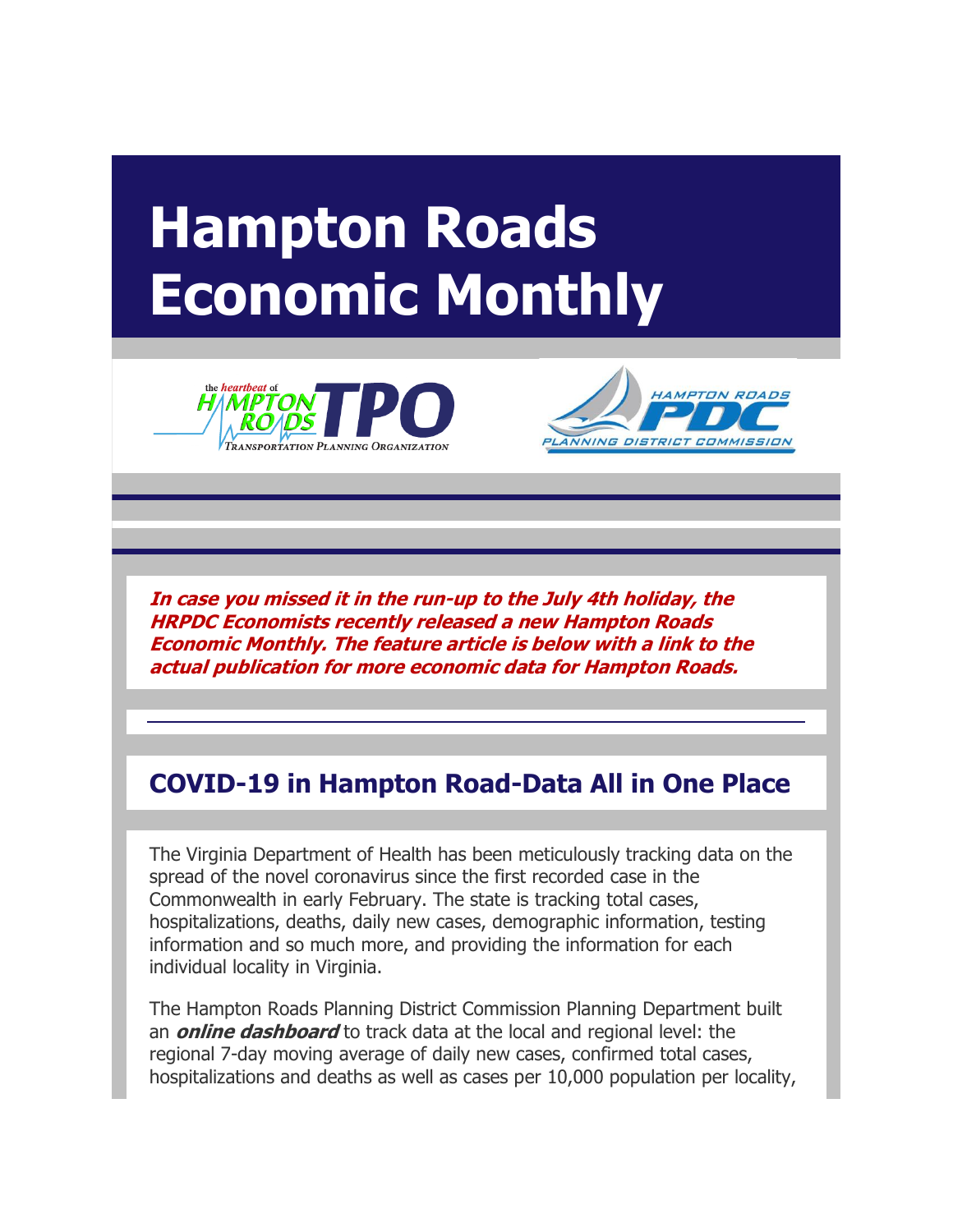as well as rate of cases by zip code, race, gender and age. In addition to health data, certain transportation and economic data are updated weekly as it pertains to traffic volumes, vehicle miles traveled, and unemployment claims, which are three of the most immediately available indicators of the impact COVID-19 may be having on the regional economy. **[Click here to access the](http://r20.rs6.net/tn.jsp?f=001z2iXlhMC_FVXtMp7HuZEoIDfvsdmeIvf4xyIRXVvADpjujQfePzjOaTDzwVZ_wlU0ndssLgviDN8AaMqkA8sZYQWkLwNuVy1AcZdgsExl2yzJsWY0hO033ut40Mo2jEhcRn7Dj-htIR3cPSlu8k99baAJfIMnIz-ZAMCouLqfMM=&c=E8CdnNO3ZkdE0TC6no-Ma1jgGtj_NqmL39PebwXDc5mSPO5D09MlmA==&ch=a1_T7TXOQe5Kl-CfC_WBy2oNW0UOWScQkdAAxp9T53pb_hCNNYPVqQ==)  [Hampton Roads COVID-19 Impact Planning Hub](http://r20.rs6.net/tn.jsp?f=001z2iXlhMC_FVXtMp7HuZEoIDfvsdmeIvf4xyIRXVvADpjujQfePzjOaTDzwVZ_wlU0ndssLgviDN8AaMqkA8sZYQWkLwNuVy1AcZdgsExl2yzJsWY0hO033ut40Mo2jEhcRn7Dj-htIR3cPSlu8k99baAJfIMnIz-ZAMCouLqfMM=&c=E8CdnNO3ZkdE0TC6no-Ma1jgGtj_NqmL39PebwXDc5mSPO5D09MlmA==&ch=a1_T7TXOQe5Kl-CfC_WBy2oNW0UOWScQkdAAxp9T53pb_hCNNYPVqQ==)**.

As the 7-day moving average of confirmed cases in Virginia has been steadily decreasing, recently reaching a plateau, the data in Hampton Roads looks to be telling a different story (see figure below). While it's difficult to know if transmission of the coronavirus is increasing in the region or if the increased availability of testing is leading to the current surge of daily cases Hampton Roads is experiencing, the data is showing an uptick in the 7-day moving average. June 26 saw the highest recorded daily new cases in Hampton Roads since the state started tracking data. Regional data also reveals that the highest reported cases are among people aged 20-29, the highest number of hospitalizations are among people aged 70-79, and the highest number of deaths in Hampton Roads are among people over 80 years old.

It's important to keep an eye on this data, as many states are seeing record numbers of daily new cases after their economies reopened. On Friday, June 26, the Governor of Texas paused the states' reopening and ordered all bars to close, followed by similar closures in Florida. New York, New Jersey and Connecticut recently announced mandatory quarantines from visitors from new coronavirus hotspots, which is likely to affect the hospitality industry as it greatly reduces the incentive for tourists and business travelers alike. The E.U. has commented that travel may be banned from the U.S. to Europe, serving another potential blow to the air travel industry. If further closures in Hampton Roads are required, the economy is surely to be impacted once again, slowing the recovery we may be experiencing based on May's job increases.

If you have any questions or comments, please feel free to contact us at **[krainone@hrpdcva.gov](mailto:krainone@hrpdcva.gov)** or **[ggrootendorst@hrpdcva.gov](mailto:ggrootendorst@hrpdcva.gov)**.

To view June's full economic monthly report, click **[HERE](http://r20.rs6.net/tn.jsp?f=001z2iXlhMC_FVXtMp7HuZEoIDfvsdmeIvf4xyIRXVvADpjujQfePzjOaTDzwVZ_wlUmdCKMKRTKuGxCDciwi42zotggMt5qvNyNdw7AFHPONreFXHfOavxU8zpuFfMxKDsXck-ogwainV4C3pNIKazcOfu9Pz4z9Zns8tV_RdmWrwR1TswQApSrKPaG-qUJL6Db-dsrUqDmjE=&c=E8CdnNO3ZkdE0TC6no-Ma1jgGtj_NqmL39PebwXDc5mSPO5D09MlmA==&ch=a1_T7TXOQe5Kl-CfC_WBy2oNW0UOWScQkdAAxp9T53pb_hCNNYPVqQ==)**.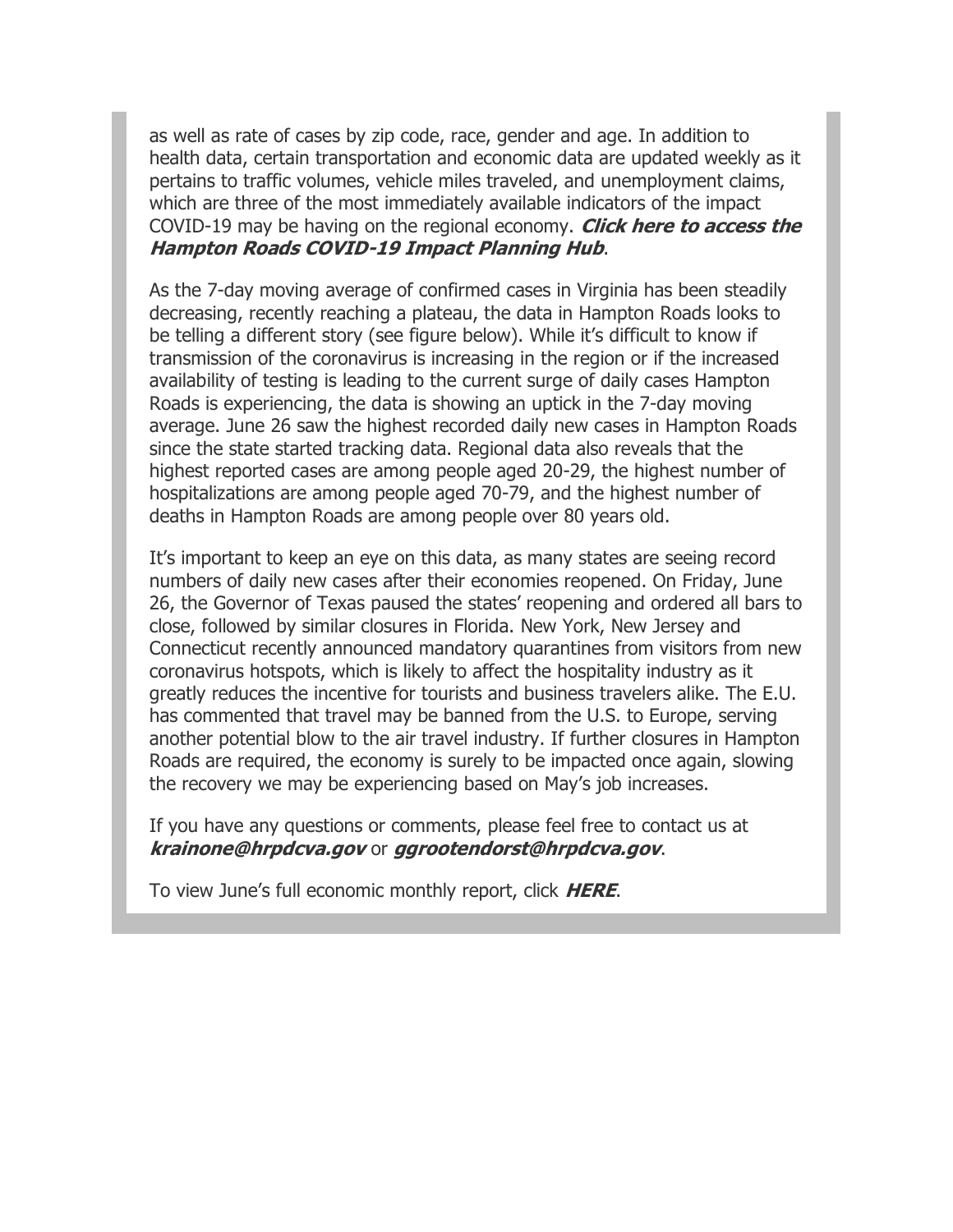

An example of the data that can be accessed via the COVID-19 Dashboard.

KENDALL L. MILLER Administrator, Office of Community Affairs and Civil Rights

JOE TURNER Communications and Web Manager

ROBERT COFIELD Graphic and Web Designer

SHARON LAWRENCE Program Support Specialist Phone: 757.420.8300 Fax: 757.523.4881 TTY: 757.390.2578

**[HRPDC Website](http://r20.rs6.net/tn.jsp?f=001z2iXlhMC_FVXtMp7HuZEoIDfvsdmeIvf4xyIRXVvADpjujQfePzjOWsMcg9_K9kpxBsR4mCwQAF6NnUbpVZRNeSxF4G2NwcGvXrNyhplp1ZqmW4zNyZ3P5Zh2cA4wrhqQ0SHUE_AeM5DGEabd97z7w==&c=E8CdnNO3ZkdE0TC6no-Ma1jgGtj_NqmL39PebwXDc5mSPO5D09MlmA==&ch=a1_T7TXOQe5Kl-CfC_WBy2oNW0UOWScQkdAAxp9T53pb_hCNNYPVqQ==)**

**[HRTPO Website](http://r20.rs6.net/tn.jsp?f=001z2iXlhMC_FVXtMp7HuZEoIDfvsdmeIvf4xyIRXVvADpjujQfePzjOWsMcg9_K9kpABcZNV4K1t0hr208nb3hEzxsNszyXDM5hmUYZfi_OSnuuKw66PiJrw6845ei3HAVgjik7AxwreE=&c=E8CdnNO3ZkdE0TC6no-Ma1jgGtj_NqmL39PebwXDc5mSPO5D09MlmA==&ch=a1_T7TXOQe5Kl-CfC_WBy2oNW0UOWScQkdAAxp9T53pb_hCNNYPVqQ==)**

**[Join Mailing List](http://r20.rs6.net/tn.jsp?f=001z2iXlhMC_FVXtMp7HuZEoIDfvsdmeIvf4xyIRXVvADpjujQfePzjOWsMcg9_K9kpN-gLmRYlydIIdpEQMoFl8XaKP85TqUT8JESTGf920Le__GV60iaBg4xtON88lLLMlBX0uxvg2I-Pf8W89SZMeMTgokecroa_f1qyHPDjU_7MpwV9Z3LselfV-NpkM_qpoRDZRhjfuw55TfHDN5L3HW50cVpN4sO54_mH8MgoC71Dr0Mvh3NGj7oDIXJzcVR6zUPt2Edp5nLyhkvob82Ykx6M6R5IXmtR3g2b6eGc65L6s85castFMVYoRW68UOpo&c=E8CdnNO3ZkdE0TC6no-Ma1jgGtj_NqmL39PebwXDc5mSPO5D09MlmA==&ch=a1_T7TXOQe5Kl-CfC_WBy2oNW0UOWScQkdAAxp9T53pb_hCNNYPVqQ==)**

**We strive to provide reasonable accommodations and services for persons who require special assistance to participate in public involvement opportunities. For further information or questions about information contained in this**